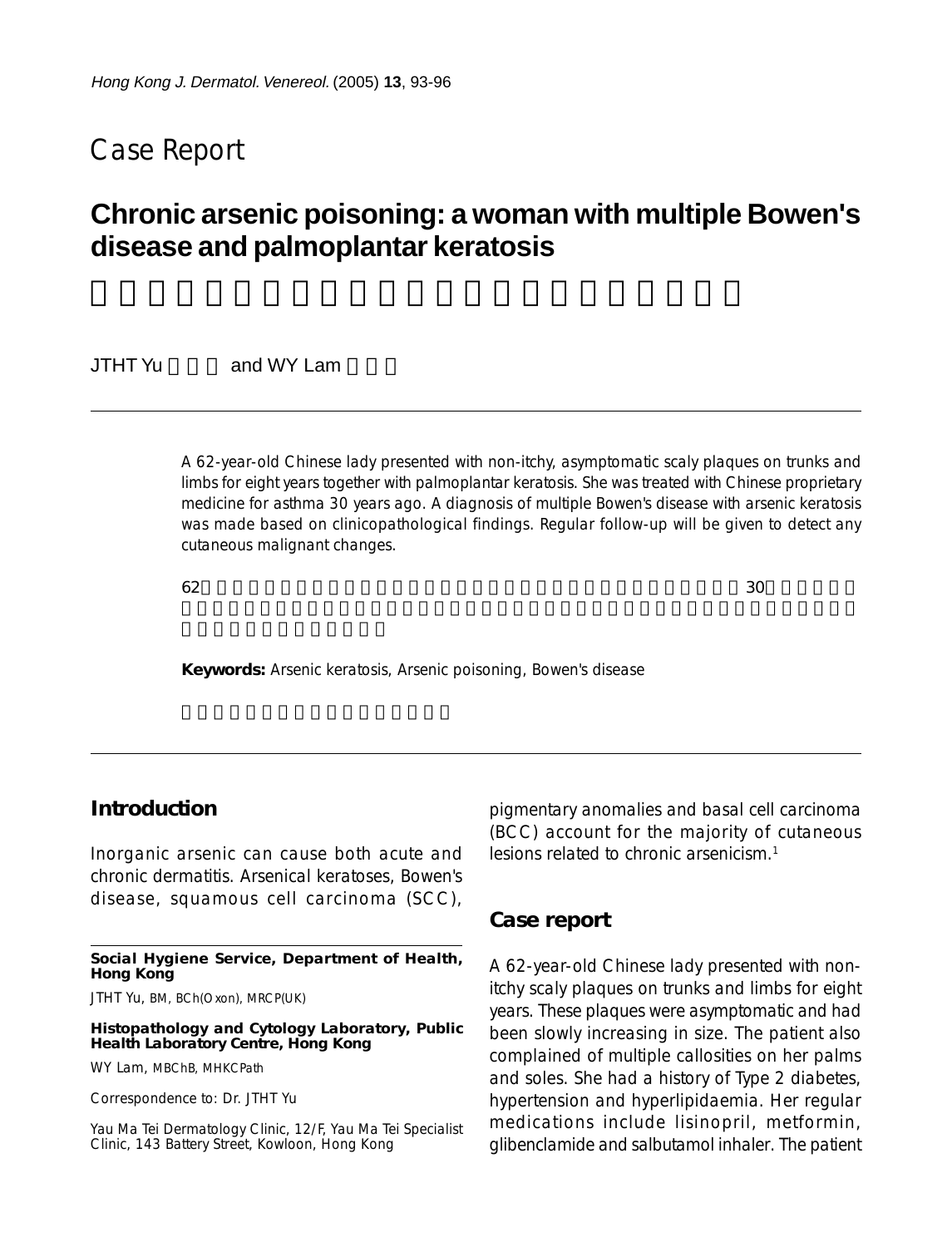had not taken any herbal medications recently but had been treated by Chinese herbalist in the 1970s for asthma. The patient was born in Hong Kong. She did not drink any well water or eat canned fish regularly. There was no significant family history.

Physical examination showed multiple brown scaly plaques on the trunk, arms and thigh around two to three centimetres in size. Theses plaques were well defined with fine adherent scales (Figures 1 & 2). The extensor surface of the elbows and knees were not affected. The scalp and nails were normal. On the palms and soles, there were more than 50 hyperkeratotic papules on both palms and soles (Figure 3). No ulceration was seen. A few hypopigmented macules were seen on the leg of this patient but there was no classical "raindrop" hypopigmentation. Given a past history of Chinese herbal medicine intake, a clinical diagnosis of multiple Bowen's disease with arsenic keratosis was made.

Investigations including biochemistry and complete blood picture were unremarkable. Screening for internal malignancy was also



**Figure 1.** Asymmetrical well-defined plaques with rough adherent scale over the trunk.



**Figure 2.** Keratotic lesions on the soles.



**Figure 3.** Hyperkeratotic scaly irregular papule on left middle finger.

performed and they were negative. Spot urine for arsenic was normal after abstaining from seafood for one week. In addition, skin biopsies had been taken from the arms and trunk. They both showed dysplastic squamous cell with hyperchromatic nuclei, a high nuclear cytoplasmic ratio and prominent nucleoli with overlying parakeratosis on the epidermis which was consistent with a diagnosis of Bowen's disease (Figures 4 & 5). The lesions of Bowen's disease on the patient were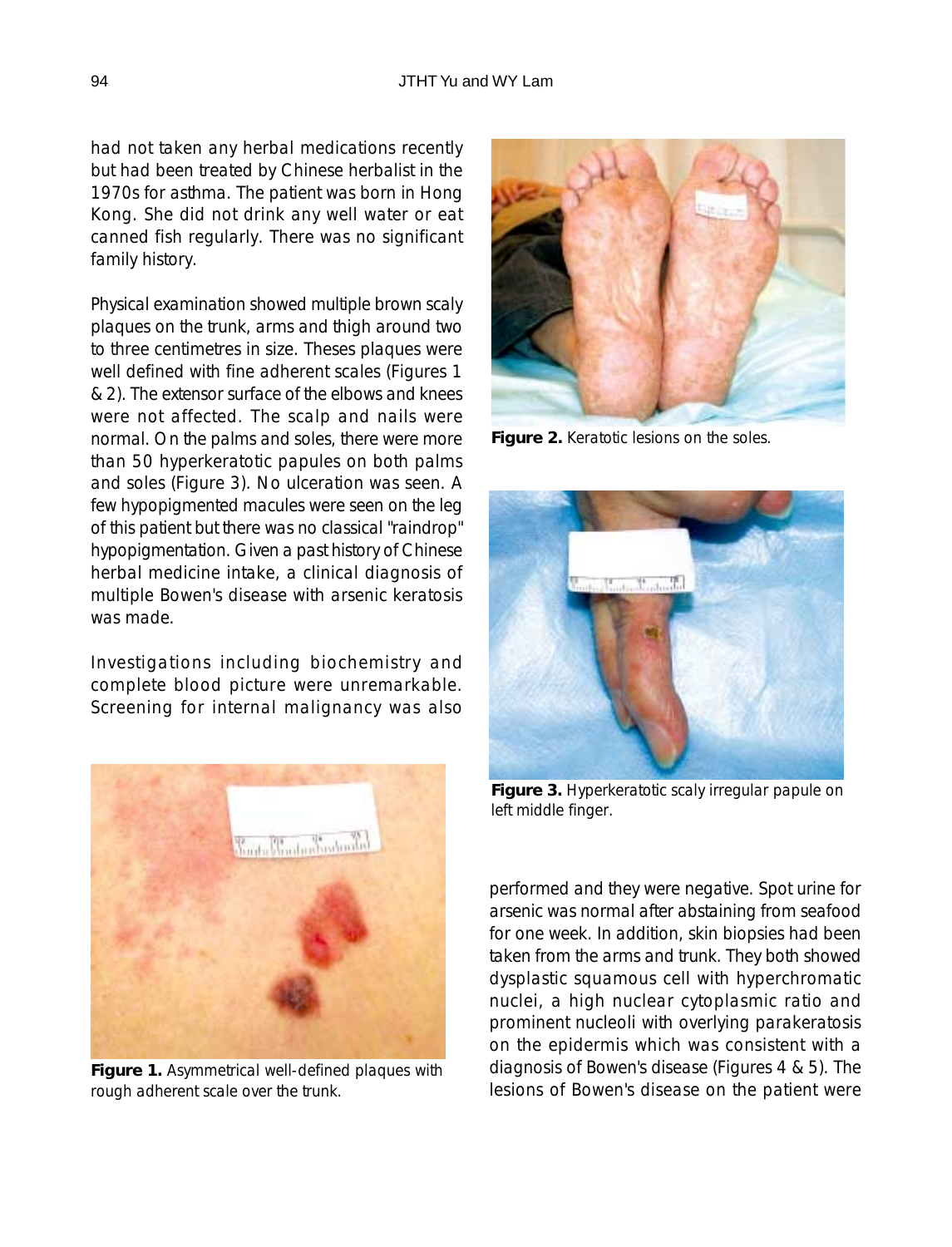

**Figure 4.** Epidermis showing parakeratosis with marked dysplasia (H & E, Original magnification x 20).



**Figure 5.** A higher power view showing irregular, hyperchromatic nuclei and coarse chromatin (H & E, Original magnification x 40).

treated with cryosurgery and regular follow-up will be given to detect any evolving malignant changes.

## **Discussion**

Arsenic-induced skin tumours are infrequently seen in Hong Kong although the true incidence

in the community is unknown. Fowler first introduced medicinal arsenic in 1786.<sup>2</sup> Skin lesions occurring after the treatment of asthma with inorganic arsenic was reported in the United States in 1952<sup>3</sup> and among Indians.<sup>4</sup> Chronic arsenicism from Chinese proprietary medicines was well documented in Singapore.<sup>1</sup> Other potential sources include contaminated well water and food.

Signs of chronic arsenic intoxication include Bowen's disease, BCC and SCC. Squamous cell carcinomas may occur from pre-existing keratotic lesions, Bowen's disease, or may arise de novo. Other cutaneous manifestations include hyperkeratosis of the palms and soles and focal 'raindrop' pigmentation.1 There is an increased risk of some internal malignancies, mainly of the liver and lung but also of the bone marrow, gastrointestinal tract and kidney. Visceral malignancies usually develop after the onset of skin tumours. The latency period for the development of arsenical keratoses, Bowen's disease, and SCC is in the region of 25-40 years.<sup>1</sup> Long term follow-up is therefore necessary for tumour detection.

The diagnosis of chronic arsenicism is usually based on relevant clinic findings together with a history of exposure to arsenic. Laboratory confirmation of the diagnosis is often not possible due to the long latency period for the development of arsenical keratoses and Bowen's disease. Arsenic level in urine is only useful for acute exposure. There are a number of potential mechanisms for the pathogenesis of arsenic-induced Bowen's disease, including the development of p53 mutations,<sup>5</sup> defective cell-mediated immune function due to impaired interleukin-2 receptor expression in lymphocytes and the generation of reactive oxygen species.<sup>6</sup> However, the exact aetiology is unknown.